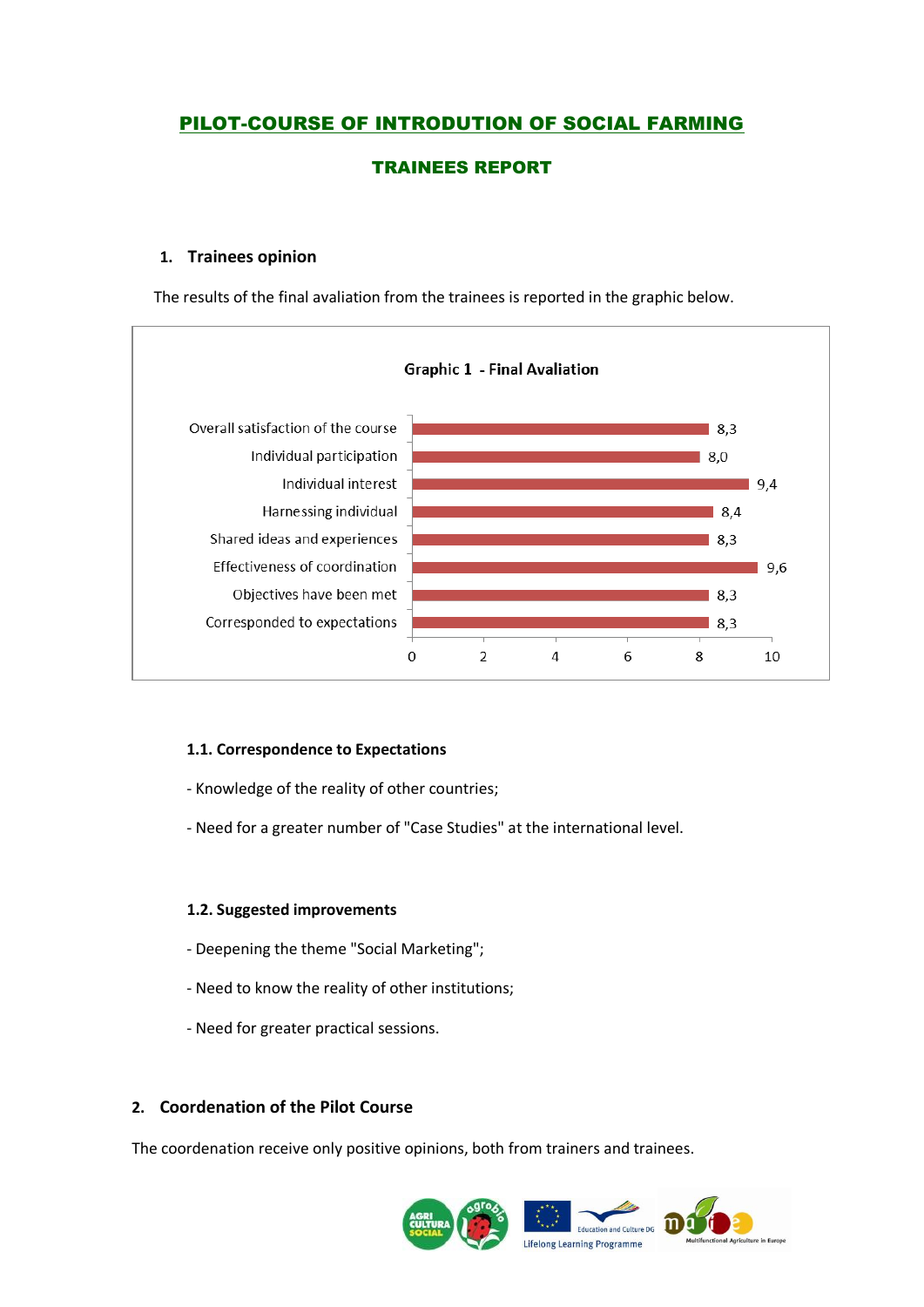## **3. Global Satisfation**

| <b>Course Duration</b> | <b>Nr. Trainees</b> |
|------------------------|---------------------|
| Excessive              |                     |
| Enough                 | h                   |
| <b>Not Enough</b>      |                     |

#### **4. More useful topics considered**

- Adaptation and Management of Agricultural Business for Social Agriculture;
- Practical componente with CERCICA clients;
- Sucessed cases in europe contribution of international trainers.

### **5. Less useful topics considered**

- Support for placement / job;
- Motivation Programs;
- Characterization, relationship and ways to act with persons with disabilities;
- Working group.

| <b>Support informations</b>  | <b>Nr. Trainees</b> |
|------------------------------|---------------------|
| <b>Easy to understand</b>    | h                   |
| Very helpful                 | 2                   |
| Difficult technical language |                     |
| <b>Tiring</b>                |                     |
| Less useful                  |                     |

#### **6. Strong Points**

- Importance of Social Intervention in Agriculture;
- Sharing ideas and experiences;
- Relationship between human learners, AGROBIO and CERCICA.

## **7. Weak Points**

- Enlargement of the areas of intervention of Social Farming beyond the mentally handicapped;

- More practical cases, especially in Portugal.